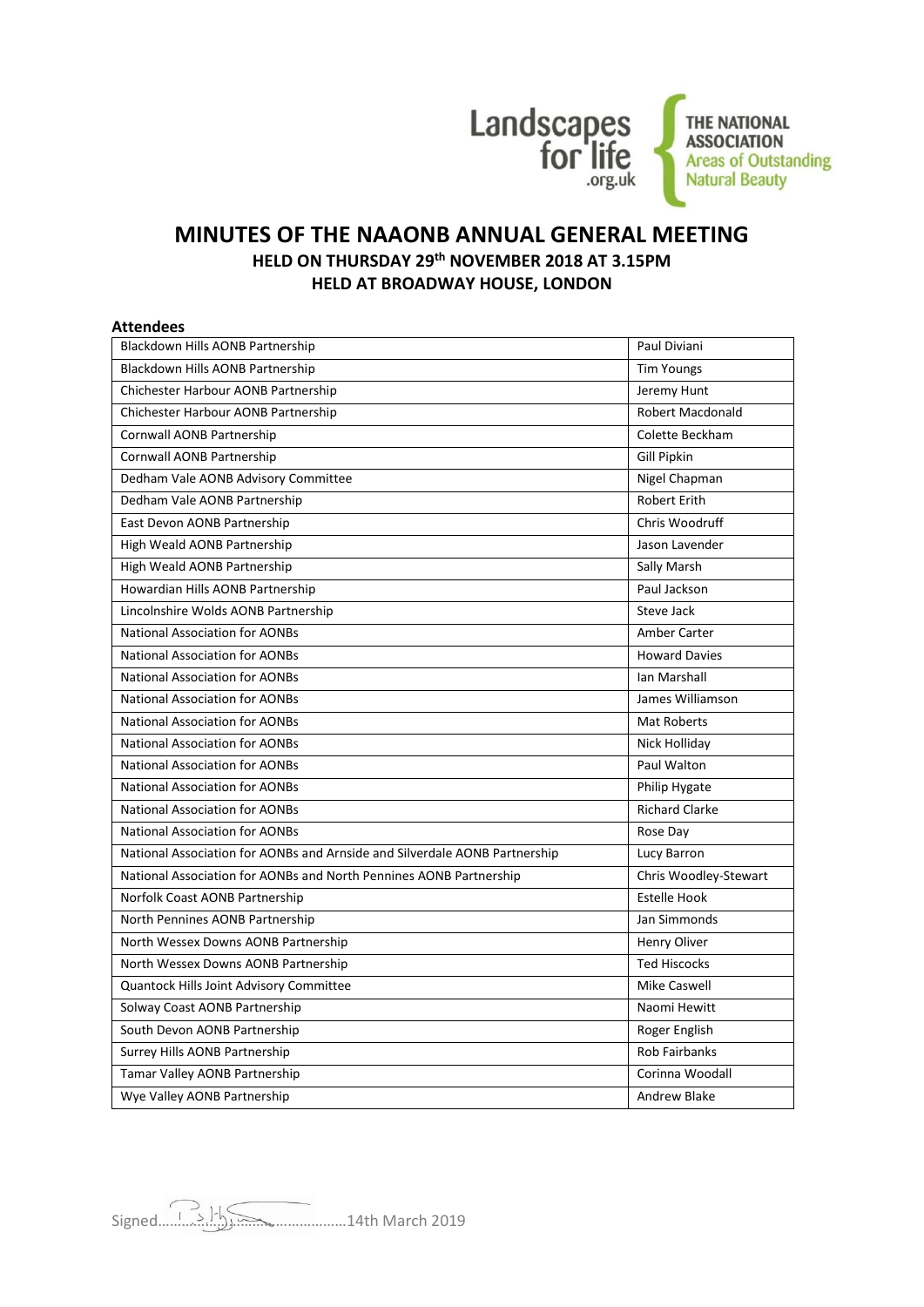### Item 1 **Apologies**

Apologies were received from the following.

| Arnside and Silverdale AONB Partnership     | <b>Brian Meakin</b>    |
|---------------------------------------------|------------------------|
| Dorset AONB Partnership                     | <b>Tom Munro</b>       |
| East Devon AONB Partnership                 | Graham Godbeer         |
| Forest of Bowland AONB Partnership          | Albert Atkinson        |
| Forest of Bowland AONB Partnership          | <b>Elliott Lorimer</b> |
| Gower AONB Partnership                      | Robin Kirby            |
| Gower AONB Partnership                      | Chris Lindley          |
| Gower AONB Partnership                      | Paul Lloyd             |
| High Weald AONB Partnership                 | Sylvia Tidy            |
| Howardian Hills AONB Partnership            | Robert Wainright       |
| Lincolnshire Wolds AONB Partnership         | <b>Richard Avison</b>  |
| Lincolnshire Wolds Joint Advisory Committee | <b>Stuart Parker</b>   |
| Norfolk Coast AONB Partnership              | <b>Brian Long</b>      |
| Norfolk Coast AONB Partnership              | Marie Strong           |
| North Devon AONB Partnership                | Jenny Carey-Wood       |
| North Devon Coast AONB Partnership          | <b>Steve Mulberry</b>  |
| Shropshire Hills AONB Partnership           | Phil Holden            |
| Solway Coast AONB Partnership               | <b>Bill Jefferson</b>  |
| Suffolk Coast and Heaths AONB Partnership   | David Wood             |
| Wye Valley AONB Partnership                 | <b>Phil Cutter</b>     |

## Item 2 **Introduction of current NAAONB Board members**

The Board members present introduced themselves - Rose Day, Mat Roberts, Chris Woodley-Stewart, Lucy Barron, Paul Walton, James Williamson, Nick Holliday

### Item 3 **AGM November 23rd 2017 - Minutes and matters arising**

The Chairman introduced this paper and went through the minutes page by page for accuracy and took the following corrections.

The Chairman went through the matters arising page by page.

The Chief Executive highlighted that as part of Item 8 - the review of membership rates, it was agreed in 2017 that rates would be reviewed each March, however, this should be brought forward to January as it is not possible to incorporate the annual increase in membership rates into budgets prior to the beginning of the financial year when the figures are unknown.

**Resolution** that the minutes be agreed as true and accurate record, and the matters arising be noted.

Agreed: Unanimously

Item 4 **Chairman's Annual Report 2017-18**  The Chairman introduced this report and took questions from the floor. No questions were raised.

### Item 5 **Financial Report 2017-18**

James Williamson introduced this report and took questions from the floor. It was highlighted that there are spelling errors on Page 6 of the report. There was a question regarding the drop-in membership fees between financial years.